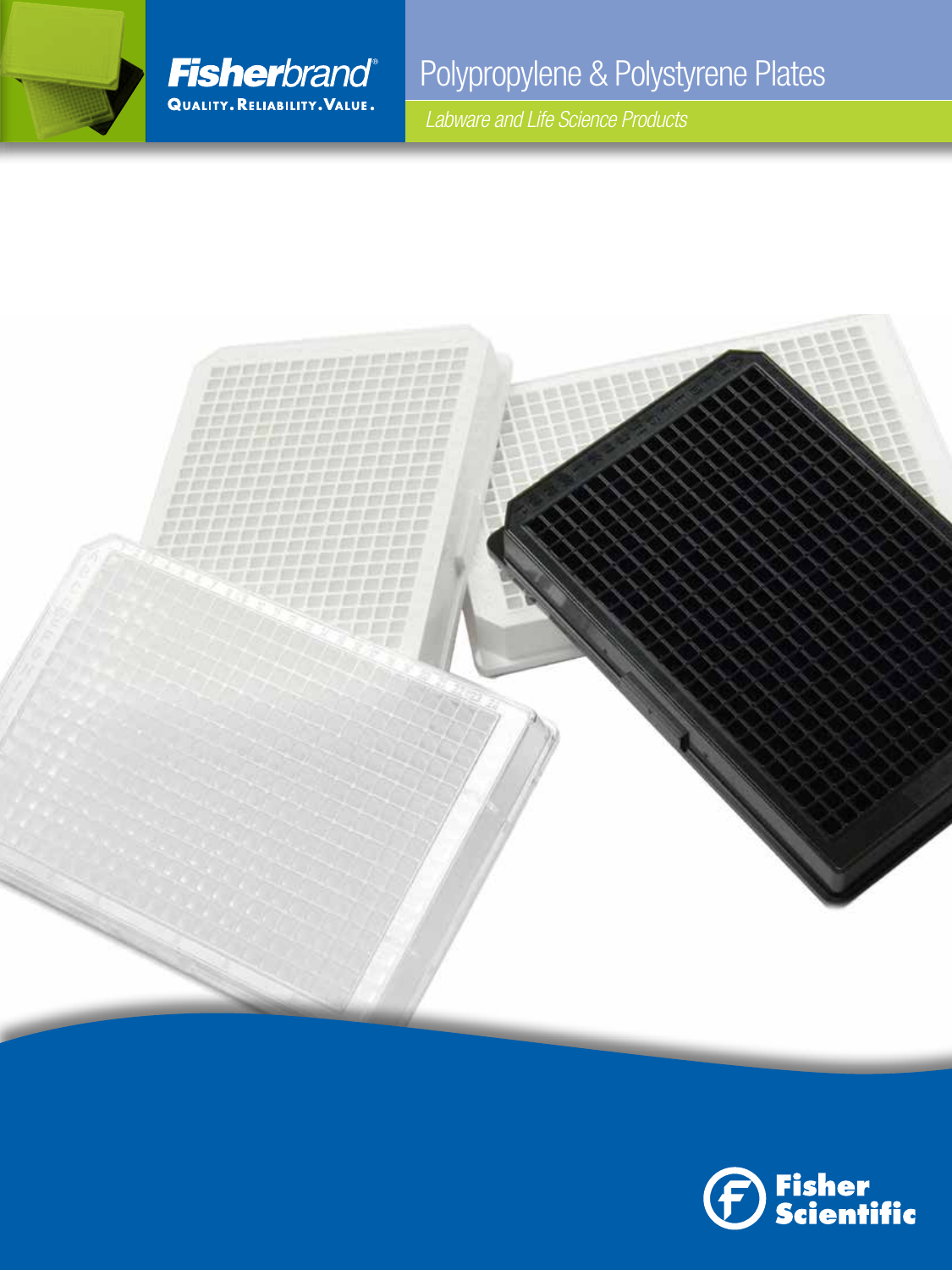### **Polystyrene Plates**

*Fisherbrand Polystyrene Microplates are optimized for manual or robotic assays* 

- 96-well microplates are ideal for antibiotic screens, cell-based assays and screening compounds
- 384-well microplates conserve samples and reagents, providing cost savings and greater screening productivity
- 1536-well microplates are engineered for high throughput screening, allowing end users to screen four times as many samples in one plates



|            | <b>Fisher Scientific</b><br>Cat. No. | <b>Description</b>                                                                            | <b>Case Oty</b> |
|------------|--------------------------------------|-----------------------------------------------------------------------------------------------|-----------------|
|            | 12565500                             | Fisherbrand 96 Well Plate Round Bottom, Clear, Polystyrene, Non-Treated, Non-Sterile          | 80              |
|            | 12565501                             | Fisherbrand 96 Well Flat Bottom Plate, Clear, Polystyrene, Non-Treated, Non-Sterile           | 80              |
|            | 12565506                             | Fisherbrand 384 Well Flat Bottom Plate, Clear Polystyrene, Non-Treated, Non-Sterile           | 80              |
| <b>NEW</b> | 12566619                             | Fisherbrand 96 Well Flat Bottom Plate, White, Polystyrene, Non-Treated, Non-Sterile, w/o Lid  | 180             |
| <b>NEW</b> | 12566620                             | Fisherbrand 96 Well Flat Bottom Plate, Black, Polystyrene, Non-Treated, Non-Sterile, w/o Lid  | 180             |
| <b>NEW</b> | 12566622                             | Fisherbrand 96 Well Round Bottom Plate, Clear, Polystyrene, Non-Treated, Non-Sterile, w/o Lid | 180             |
| <b>NEW</b> | 12566623                             | Fisherbrand 384 Well Flat Bottom Plate, White, Polystyrene, Non-Treated, Non-Sterile, w/o lid | 100             |
| <b>NEW</b> | 12566624                             | Fisherbrand 384 Well Flat Bottom Plate, Black, Polystyrene, Non-Treated, Non-Sterile, w/o Lid | 100             |
| <b>NEW</b> | 12566625                             | Fisherbrand 384 Well Flat Bottom Plate, Clear Polystyrene, Non-Treated, Non-Sterile, w/o Lid  | 100             |
| <b>NEW</b> | 12566626                             | Fisherbrand 1536 Well Flat Bottom Plate, Clear Polystyrene, Non-Treated, Non-Sterile, w/o Lid | 100             |
| <b>NEW</b> | 12566627                             | Fisherbrand 1536 Well Flat Bottom Plate, Black Polystyrene, Non-Treated, Non-Sterile, w/o Lid | 100             |
| <b>NEW</b> | 12566628                             | Fisherbrand 1536 Well Flat Bottom Plate, White Polystyrene, Non-Treated, Non-Sterile, w/o Lid | 100             |

#### **Accessories**

*Microplate lids protect samples from contamination and evaporation during assay processing, incubation or storage*

| <b>Fisher Scientific   Description</b><br>Cat. No. |                                                                         | <b>Case Otv</b> |
|----------------------------------------------------|-------------------------------------------------------------------------|-----------------|
| 12565511                                           | Fisherbrand Lid for 96/384 Well Plates, Clear, Polystyrene, Non-Sterile | 180             |

**Fisherbrand Polystyrene (PS) plates** are optimized for robotic instruments, plate readers and liquid handling systems. The optical clarity of clear PS makes it the perfect material for many imaging applications. Background, autofluorescence and cross-talk are minimized with black or white PS plates.

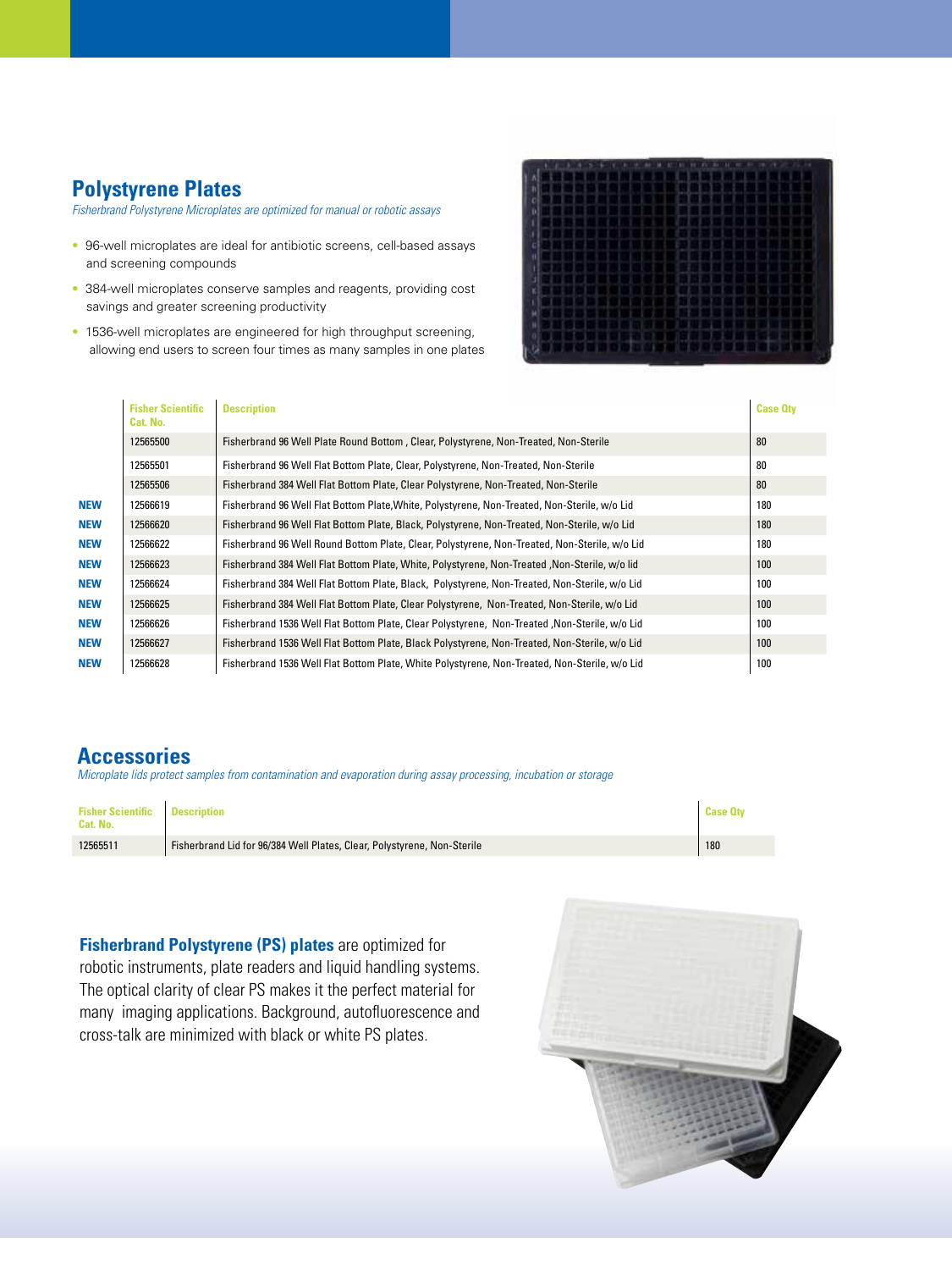### **Fisherbrand**

### **Polypropylene Plates**

*Fisherbrand Polypropylene Plates are ideal for Storage Applications*

- 96-well polypropylene (PP) microplates feature a shared-wall design which yields increased well volume
- 96-well deepwell microplates accommodate even larger working volumes - up to 1.0 mL or 2.0 mL storage volume per well
- 384-well microplates are ideal for small volume storage applications; conical wells provide optimal sample recovery
- 384-well deepwell microplates store more material and are ideal for compound library storage

**Fisherbrand Polypropylene (PP) microplates** are ideal for storage because of the low-binding characteristics of polypropylene. Proteins and DNA will not adhere to PP, allowing for complete sample recovery.



|            | <b>Fisher Scientific</b><br>Cat. No. | <b>Description</b>                                                                     | <b>Case Oty</b> |
|------------|--------------------------------------|----------------------------------------------------------------------------------------|-----------------|
|            | 12565502                             | Fisherbrand 96 Well Plate Round Bottom, Natural, Polypropylene, Non-Sterile            | 80              |
| <b>NEW</b> | 12566610                             | Fisherbrand 96 Well Round Bottom Plate, Natural, Polypropylene, Sterile                | 120             |
|            | 12565503                             | Fisherbrand 96 Well Plate Round Bottom, Red, Polypropylene, Non-Sterile                | 80              |
|            | 12565504                             | Fisherbrand 96 Well Plate Round Bottom, Yellow, Polypropylene, Non-Sterile             | 80              |
|            | 12565505                             | Fisherbrand 96 Well Plate Round Bottom, Blue, Polypropylene, Non-Sterile               | 80              |
|            | 12565120                             | Fisherbrand 96 DeepWell 1mL Plate Round Bottom, Natural, Polypropylene, Non-Sterile    | 50              |
| <b>NEW</b> | 12566611                             | Fisherbrand 96 DeepWell 1mL Plate Round Bottom, Natural, Polypropylene, Sterile        | 50              |
| <b>NEW</b> | 12566612                             | Fisherbrand 96 Deep Well 2mL Plate Round Bottom, Natural, Polypropylene, Sterile       | 60              |
| <b>NEW</b> | 12566613                             | Fisherbrand 96 DeepWell 2mL Plate Round Bottom, Natural, Polypropylene, Non-Sterile    | 60              |
| <b>NEW</b> | 12566614                             | 60<br>Fisherbrand 384 DeepWell 252ul, Natural, Polypropylene, Non-Sterile              |                 |
| <b>NEW</b> | 12566615                             | Fisherbrand 384 Shallow Well Conical Bottom Plate, Natural, Polypropylene, Non-Sterile | 100             |
| <b>NEW</b> | 12566616                             | Fisherbrand 384 Shallow Well Conical Bottom Plate, Natural, Polypropylene, Sterile     | 100             |
| <b>NEW</b> | 12566617                             | Fisherbrand 384 Shallow Well Conical Bottom Plate, Black, Polypropylene, Non-Sterile   | 100             |
| <b>NEW</b> | 12566618                             | Fisherbrand 384 Shallow Well Conical Bottom Plate, White, Polypropylene, Non-Sterile   | 100             |
|            | 12565507                             | Fisherbrand 384 Well Plate Round Bottom, Natural, Polypropylene, Non Sterile           | 120             |
|            | 12565508                             | Fisherbrand 384 Well Plate Round Bottom, Red, Polypropylene Non-Sterile                | 120             |
|            | 12565509                             | Fisherbrand 384 Well Plate Round Bottom, Yellow, Polypropylene Non-Sterile             | 120             |